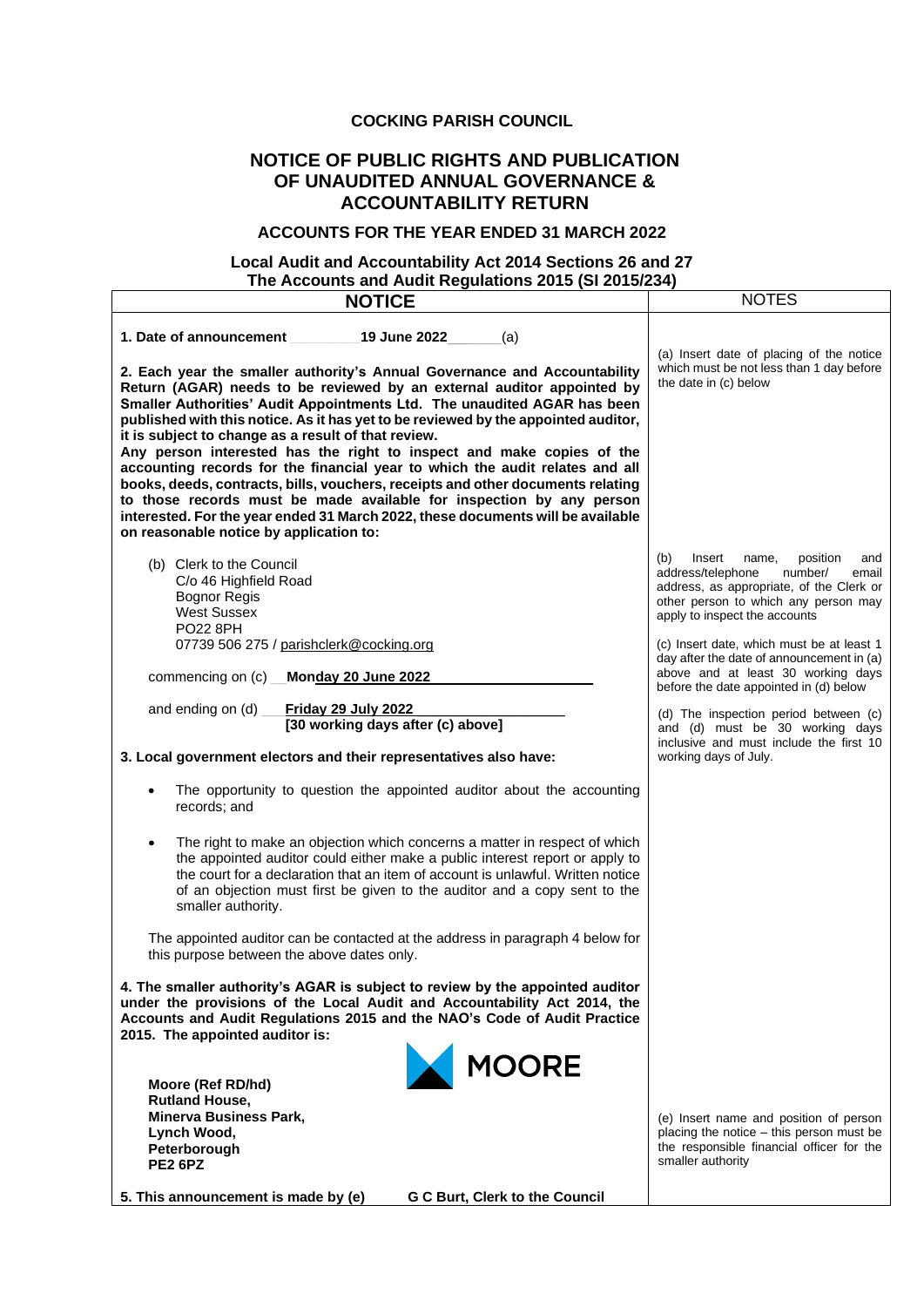# Section 1 - Annual Governance Statement 2021/22

We acknowledge as the members of:

#### COCKING PARISH COUNCIL

our responsibility for ensuring that there is a sound system of internal control, including arrangements for the preparation of the Accounting Statements. We confirm, to the best of our knowledge and belief, with respect to the Accounting Statements for the year ended 31 March 2022, that:

|                                                                                                                                                                                                                                                                                                                  |             | Arrest |                                                                                                                                                                                              |                                                                                                                               |
|------------------------------------------------------------------------------------------------------------------------------------------------------------------------------------------------------------------------------------------------------------------------------------------------------------------|-------------|--------|----------------------------------------------------------------------------------------------------------------------------------------------------------------------------------------------|-------------------------------------------------------------------------------------------------------------------------------|
|                                                                                                                                                                                                                                                                                                                  | <b>POST</b> | RB.    |                                                                                                                                                                                              | yes measuring that this authorities.                                                                                          |
| 1. We have put in place arrangements for effective financial<br>management during the year, and for the preparation of<br>Tre accounting statements.                                                                                                                                                             | v           |        |                                                                                                                                                                                              | pregnance is superstanding and a procedure all beneficient<br>with the Accounts and Audit Regulations.                        |
| 2. We membered an adequate system of internal control<br>Including measures designed to prevent and detect frace!<br>and comption and reviewed its effectiveness.                                                                                                                                                | v           |        | As change.                                                                                                                                                                                   | wade proper aroungerends and accepted responsibility<br>for sureguarding the public money and resources in                    |
| 3. We took all reasonable steps to assum ourselves<br>that there are no metters of actual or potential<br>non-compliance with team, requisitions and Proper<br>Practices that could have a significant financial effect.<br>on the ability of this suffrontly to conduct its<br>business or manage its finances. | v           |        |                                                                                                                                                                                              | has only done what it has the legal power to do and bas-<br>cortplied with Proper Practices in doing so.                      |
| 4. We provided proper opportunity during the year for<br>the exercise of electors' rights in accordance with the<br>requirements of the Accounts and Audit Regulations.                                                                                                                                          | v           |        |                                                                                                                                                                                              | during the year gave all persons interested the opportunity to<br>inspect and ask quastions about this authority's accounts.  |
| 5. We conied out an assessment of the risks facing this<br>authority and took appropriate steps to nignage those<br>risks, including the introduction of internal controls and/or<br>external insurance cover where required.                                                                                    | v           |        | considered and documented the financial and other risks if<br>firest and dealt with them properly.                                                                                           |                                                                                                                               |
| 6. We maintained throughout the year an adequale and<br>effective system of internal audit of the accounting<br>records and control systems.                                                                                                                                                                     | v           |        | amanged for a competent person, independent of the financial<br>controls and procedures. to give an objective view on whather<br>internal controls meet the reads of this smaller authority. |                                                                                                                               |
| 7. We took appropriate action on all matters ratest<br>in reports from internal and external audit.                                                                                                                                                                                                              | v           |        | responded to matters brought to its attention by internal and.<br>oxfermal audit.                                                                                                            |                                                                                                                               |
| 8. We considered whether any lifigation, liabilities or<br>commitments, events or insnections, occurring either<br>during or after the year-end, have a financial impact on<br>this authority and, where appropriate, have included them<br>in the accounting statements.                                        | v           |        | direksard everything it stroutd have about its business activity<br>during the year including overets taking place after the year.<br>and if relevant.                                       |                                                                                                                               |
| 9. (For local councils only) Trust funds including<br>charitable. In our capacity as the sole managing<br>trustee we discharged our accountability<br>nuponsibilities for the fund(s)/assets, induding                                                                                                           | Yes.        | No     | NA                                                                                                                                                                                           | has not of of its responsibilities where, es a body<br>corporate, if is a sole managing invalve of a local<br>bust or trusts. |
| financial reporting and, if required, independent<br>experimention or mudit.                                                                                                                                                                                                                                     |             |        | v                                                                                                                                                                                            |                                                                                                                               |

\*Please provide explanations to the external auditor on a separate sheet for each 'No' response and describe how the authority will address the weaknesses identified. These sheets must be published with the Annual Governance Statement.

Clerk

This Annual Governance Statement was approved at a meeting of the authority on:

 $00.$ 

 $O6 - O6 - 2022$ 

and recorded as minute reference:

Signed by the Chairman and Clerk of the meeting where approval was given:

negony

Chairman

Burt

www- cocking

Annual Governance and Accountability Raturn 2021/22 Form 3. Local Councils, Internal Drainage Boards and other Smaller Authorities"